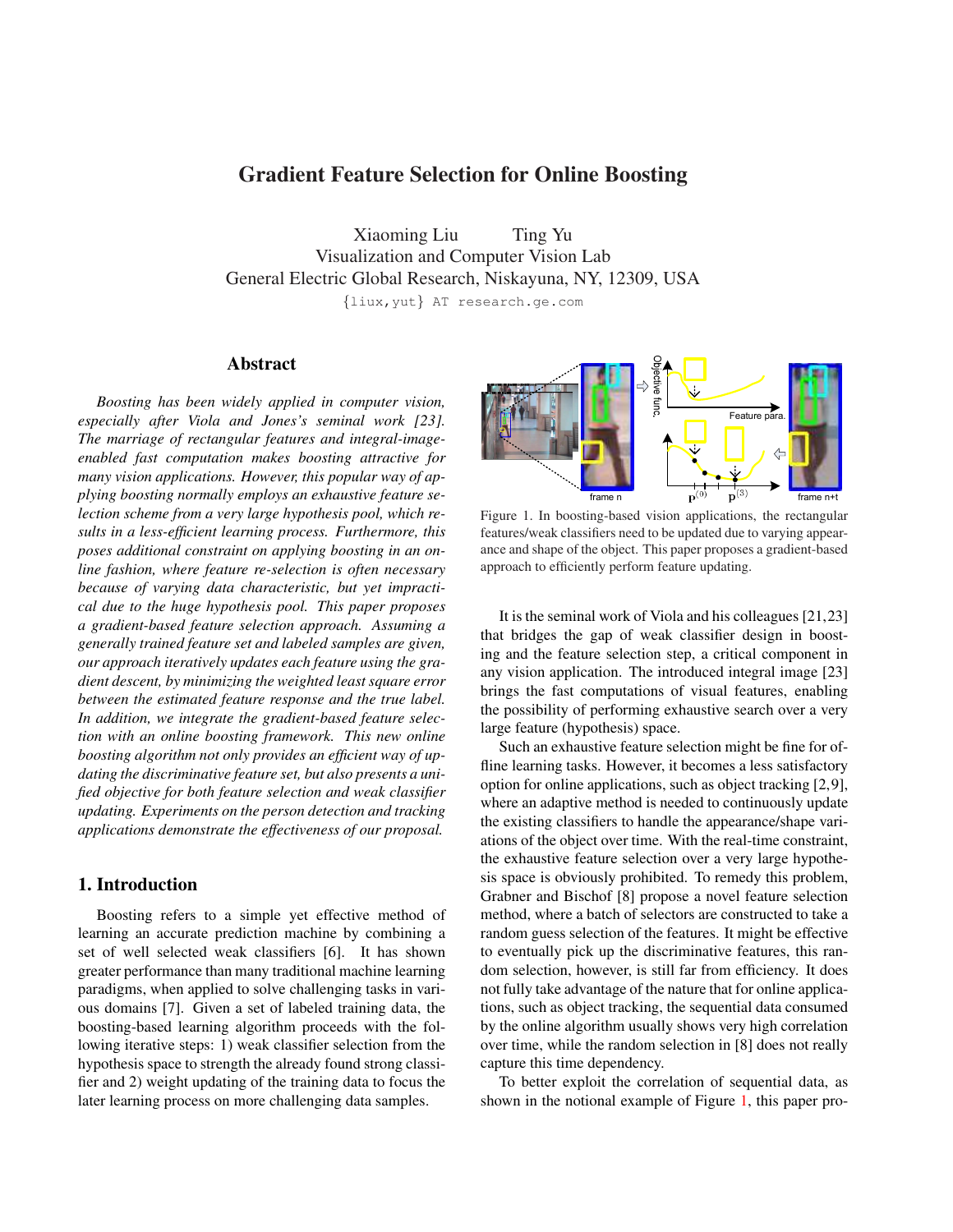poses a gradient-based feature selection approach for online boosting. Assuming a feature set generally trained from offline data is available, and during online learning newly labeled samples are sequentially given, our approach iteratively updates each feature using the gradient descent method. Formulated into the GentleBoost framework [7], the gradient-based feature selection proceeds by continuously minimizing the weighted least square error between the estimated feature response and its true label. When integrated into the online boosting, the proposed approach presents a unified objective for both feature selection and weak classifier updating. As shown in Figure 1, the three colorized rectangular features get updated by minimizing the objective in a gradient descent sense.

Our scientific findings and contributions can be summarized as follows:

 $\diamond$  We propose a novel non-exhaustive feature selection approach based on the gradient descent method. This is a much more efficient scheme of learning discriminative features compared to the common way of searching the feature hypothesis space exhaustively.

 $\diamond$  We present an online boosting algorithm by integrating this gradient-based feature selection with the GentleBoost framework. It leads to a unified objective for both feature selection and weak classifier updating.

 $\diamond$  We pick two popular applications to demonstrate the effectiveness and efficiency of the proposed approach, *i.e.*, online learning of person detector and discriminative tracking of walking person. The quantitative analysis and comparison highlight the advantage of our proposal compared to the offline boosting and previous online boosting methods.

# 2. Related Work

As a general machine learning algorithm, boosting is well known for several nice properties, such as simple implementation, good generalization to unseen data, and robustness to outliers [16]. Considerable progress has also been made on applying boosting to various computer vision problems, such as image retrieval [21], face detection [24], person detection [11,25], object tracking [2,9], image alignment [15], etc. During boosting learning, how to efficiently select features is an important issue, especially critical to vision applications. To avoid the costly exhaustive feature selection, Treptow and Zell [22] propose a random feature search method via evolutionary algorithm. Dollar *et al.* [5] recently present a notion of feature selection using gradient descent. In above applications, boosting mainly serves as an offline learning machine, *i.e.*, once learned from training data, the boosted classifier is fixed during testing.

Recently, research interests are also raised to apply learning methods to online vision applications [2, 3, 9, 10, 14, 17, 18]. For example, in object detection, Nair *et al.* [17] and Javed *et al.* [10] utilize a co-training approach to classify each incoming data and use it in incrementally online updating of the object classifier. In object tracking, Collins *et al.* [3] and Lim *et al.* [14] continuously update the appearance trackers through online discriminant learning.

Boosting algorithms have also been applied to online vision. Avidan [2] proposes to combine an ensemble of weak classifiers into a strong classifier using AdaBoost to handle object appearance variations, though their classifier updating is still treated in an offline learning mode. Online applications deal with sequential data, thus require the capability of weak classifiers updated in an online fashion. Oza and Russell [19] make the primary efforts on studying the sequential learning of boosted classifiers, called online boosting. They prove that with the same training set, online boosting converges statistically to offline one as the number of iterations goes to infinity. Based on [19], Grabner and Bischof [8, 9] propose a novel online boosting framework, which we refer by "OB", and apply it to vision applications. Our online boosting differs from OB in that a gradientbased approach is proposed to perform feature selection and weak classifier updating given the sequential data. Detailed comparisons between these two methods are presented in later sections. Our work also advances the gradient-based feature selection notion of Dollar *et al.* [5] by providing the explicit formula of gradient-based updating.

# 3. Offline Boosting

We start with the introduction of the conventional boosting in the offline training mode, which we refer by "offline boosting" (OFB). Boosting-based learning iteratively selects weak classifiers to form a strong classifier using summation:  $F(x) = \sum_{m=1}^{M} f_m(x)$ , where  $F(x)$  is the strong classifier and  $f_m(x)$  is the weak classifier. There are different variants of boosting proposed in the literature [16]. We use the GentleBoost algorithm [7] based on two considerations. First, unlike the commonly used AdaBoost algorithm [6], the weak classifier in the GentleBoost algorithm is a soft-decision classifier with continuous output. This enables the strong classifier's score to be smoother and favorable for computing derivatives. In contrast, the hard weak classifiers in the AdaBoost algorithm lead to a piecewise constant strong classifier that is difficult to optimize. Second, as shown in [13], for object detection tasks, the Gentle-Boost algorithm outperforms other boosting methods in that it is more robust to noisy data and more resistant to outliers.

Algorithm 1 summarizes the GentleBoost algorithm. To apply it to vision applications, we firstly define the weak classifier. Given the recent success of Histogram of Oriented Gradient (HOG) feature in object detection [4, 12], we adopt it in our weak classifier design and evaluate HOG by integral histogram computation [20]. As shown in Figure 2(a), the HOG can be parameterized by  $(x_0, y_0, x_1, y_1)$ , where  $(x_0, y_0)$  and  $(x_1, y_1)$  are the two corners of a cell. To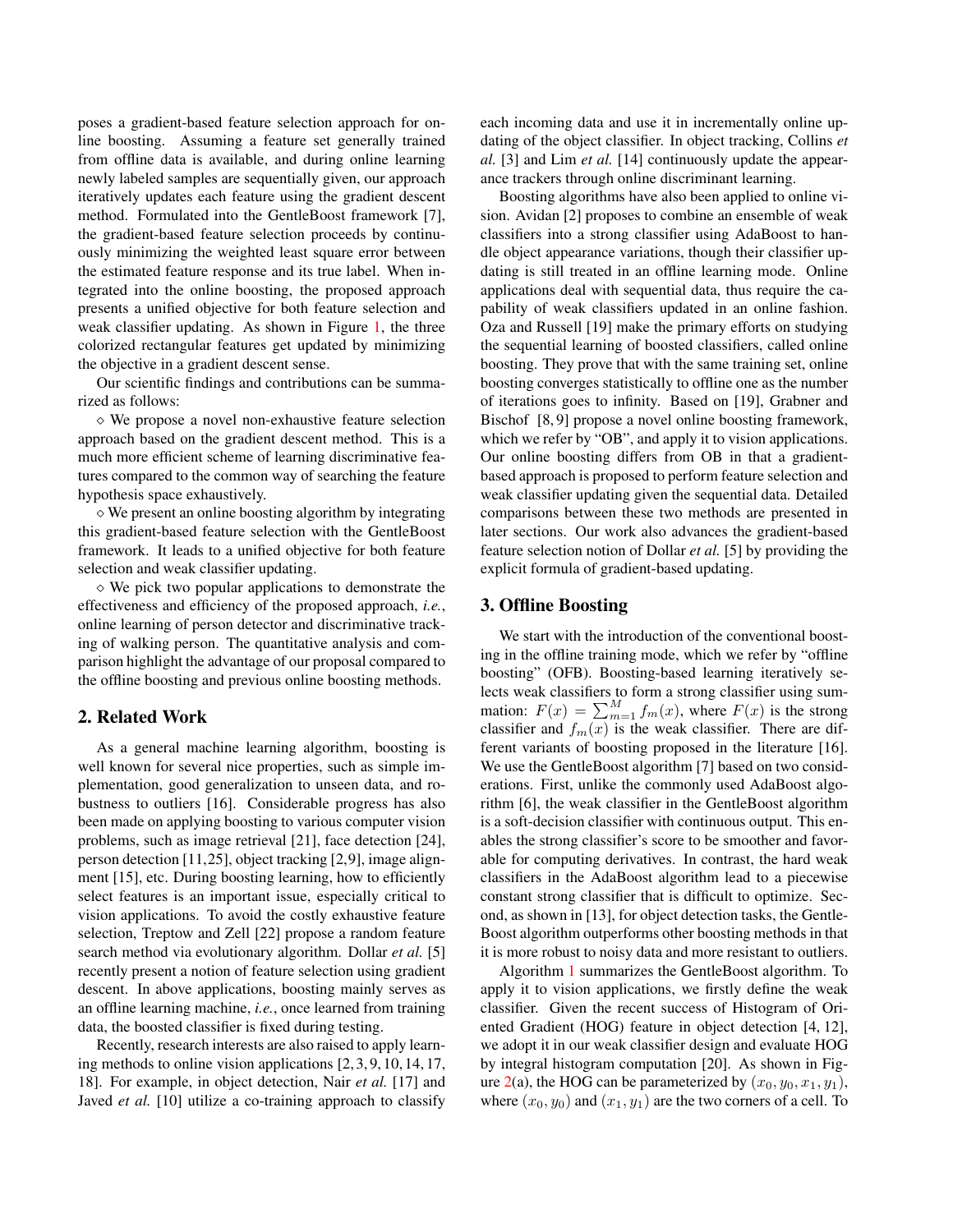**Input:** Training data  $\{x_i; i \in [1, K]\}\$  and their corresponding class labels  $\{y_i; i \in [1, K]\}.$ **Output:** A strong classifier  $F(\mathbf{x})$ . 1. Initialize weights  $w_i = 1/K$ , and  $F(\mathbf{x}) = 0$ . 2. for  $m = 1, 2, ..., M$  do (a) Fit the regression function  $f_m(\mathbf{x})$  by weighted least square of  $y_i$  to  $\mathbf{x}_i$  with weights  $w_i$ <br>  $f_m(\mathbf{x}) = \operatorname{argmin}_{f \in \mathcal{F}} \epsilon(f) = \sum_{i=1}^K w_i (f(\mathbf{x}_i) - y_i)^2$ . (b) Update  $F(\mathbf{x}) = F(\mathbf{x}) + f_m(\mathbf{x})$ . (c) Update the weights by  $w_i = w_i e^{-y_i f_m(\mathbf{x}_i)}$  and normalize the weights such that  $\sum_{i=1}^{K} w_i = 1$ . end 3. Output the classifier  $sign[F(\mathbf{x})] = sign[\sum_{m=1}^{M} f_m(\mathbf{x})]$ .





Figure 2. (a) The parametrization of a cell; (b) The gradient map; (c) The HOG of a block; (d) The HOG features of positive and negative samples.

incorporate spatial information into HOG, a  $2 \times 2$  cell array is used to form a block. For each cell, the b-bin histogram of the gradient magnitude at each orientation is computed. The concatenation of the HOG for 4 cells within one block forms a 4b-dimensional vector, as shown in Figure  $2(c)$ . The large hypothesis space F, where  $(x_0, y_0, x_1, y_1)$  resides, is obtained via an exhaustive construction within the template coordinate system. For example, there are more than 300, 000 such block features for a template with the size of  $30 \times 30$ . Hence, the exhaustive feature selection process, Step  $2(a)$  in Algorithm 1, is the most computationally intensive step in the GentleBoost algorithm.

When a multi-dimensional feature vector, such as the histogram, is used in the weak classifier, the conventional method of computing the threshold in the decision stump classifier, which often works comfortably with a 1-D feature, can not be directly applied. In this paper, we employ the idea of boosted histogram proposed by Laptev [11]. As shown in Figure  $2(d)$ , a weighted Linear Discriminative Analysis (LDA) is applied to the histogram features of positive and negative samples, and results in the optimal projection direction β. Thus, all histograms can be converted to 1-D features by computing the inner product with  $\beta$ .

In summary, we use the following weak classifier:

$$
f(\mathbf{x}; \mathbf{p}) = \frac{2}{\pi} \alpha \tan(\beta^{\mathbf{T}} \mathbf{h}(x_0, y_0, x_1, y_1) - t), \quad (1)
$$

where  $\beta$  is the LDA projection direction, t is the threshold and  $\bf{p}$  are the parameters of the weak classifier  $\bf{p}$  =  $[x_0, y_0, x_1, y_1, \beta, t]$ <sup>T</sup>. Given a cell location  $(x_0, y_0, x_1, y_1)$ , the histogram features h are computed from all training data via the integral histogram. Weighted LDA is applied to compute  $\beta$ , and finally t is obtained through binary search along the span of LDA projections of all training data, such that the weighted least square error (WLSE) is minimal. Similar to [15], we use the  $atan()$  function in the weak classifier, instead of the commonly used decision stump, because of its derivability with respect to the parameters p.

# 4. Gradient Feature Selection

## 4.1. Problem definition

We define the feature selection as a process of updating the parameters of each weak classifier  $\mathbf{p}_m$ . As shown in Step 2(a) of Algorithm 1, the WLSE is used in selecting the weak classifier from the hypothesis space during the boosting iteration. Hence, it is natural to use the WLSE as the objective function for the feature selection (updating). This leads to the following problem we are trying to solve

$$
\min_{\mathbf{p}} \epsilon(f(\mathbf{x}; \mathbf{p})) = \min_{\mathbf{p}} \sum_{i=1}^{K} w_i (f(\mathbf{x}_i; \mathbf{p}) - y_i)^2.
$$
 (2)

In the context of feature selection, solving this problem means that given the initial parameters  $p^{(0)}$ , we look for the new parameters of the weak classifier that can lead to smaller WLSE on the dataset  $\{x_i\}$  with K samples in total. We choose to use the gradient descent method to solve this problem iteratively.

## 4.2. Algorithm derivation

Plugging Eq. 1 into Eq. 2, the function to be minimized is

$$
\epsilon = \sum_{i=1}^{K} w_i \left( \frac{2}{\pi} \operatorname{atan}(\beta^{\mathbf{T}} \mathbf{h}_i(x_0, y_0, x_1, y_1) - t) - y_i \right)^2.
$$
 (3)

Taking the derivative with respect to p gives

$$
\frac{d\epsilon}{d\mathbf{p}} = \sum_{i=1}^{K} 2w_i (f(\mathbf{x}_i) - y_i) \frac{df_i}{d\mathbf{p}},\tag{4}
$$

where  $\frac{df_i}{d\mathbf{p}} = \left[\frac{\partial f_i}{\partial x_0} \frac{\partial f_i}{\partial y_0} \frac{\partial f_i}{\partial x_1} \frac{\partial f_i}{\partial y_1} \frac{\partial f_i}{\partial \beta} \frac{\partial f_i}{\partial t}\right] \mathbf{T}$ . Based on Eq. 1, we have

$$
\frac{\partial f_i}{\partial z} = \frac{2}{\pi} \frac{\beta^{\mathbf{T}} \frac{\partial \mathbf{h}_i}{\partial z}}{1 + (\beta^{\mathbf{T}} \mathbf{h}_i - t)^2}, \quad z = x_0, y_0, x_1, y_1,
$$
  
\n
$$
\frac{\partial f_i}{\partial \beta} = \frac{2}{\pi} \frac{\mathbf{h}_i}{1 + (\beta^{\mathbf{T}} \mathbf{h}_i - t)^2},
$$
  
\n
$$
\frac{\partial f_i}{\partial t} = \frac{2}{\pi} \frac{-1}{1 + (\beta^{\mathbf{T}} \mathbf{h}_i - t)^2}.
$$
\n(5)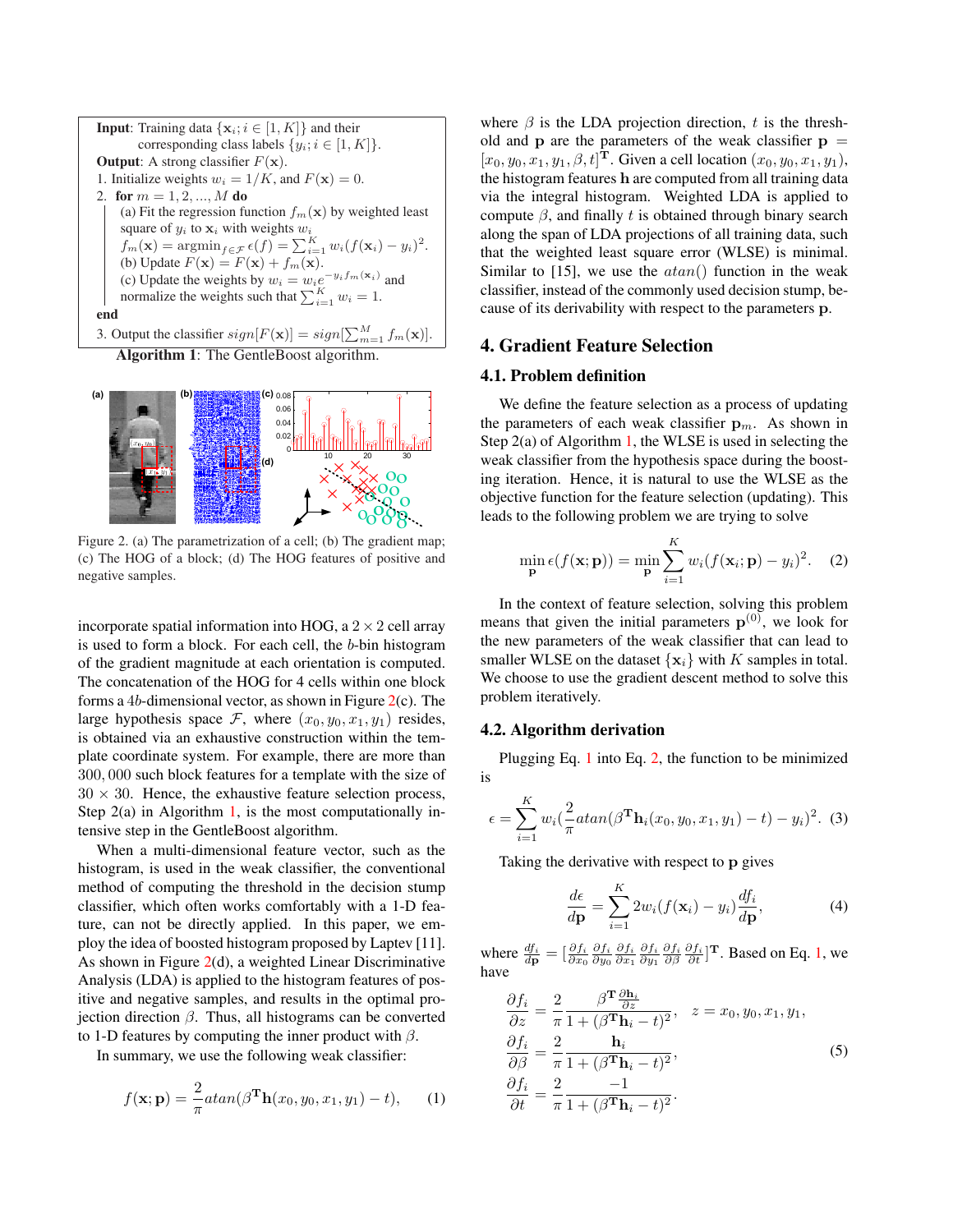As an example, we show how to compute the derivative of the histogram feature with respect to one of the cell location parameters  $x_0$ , *i.e.*,  $\frac{\partial \mathbf{h}_i}{\partial x_0}$ . The remaining partial derivatives,  $\frac{\partial \mathbf{h}_i}{\partial x_1}, \frac{\partial \mathbf{h}_i}{\partial y_0}$  and  $\frac{\partial \mathbf{h}_i}{\partial y_1}$ , can be computed similarly. As mentioned in Section 3,  $\mathbf{h}_i$  is a 4b-dimensional vector  $\mathbf{h}_i(x_0, y_0, x_1, y_1) = [h_{i,1}, h_{i,2}, \cdots, h_{i,4b}]^{\text{T}}$  computed from the 4 cells of a block. Given a labeled image  $x_i$ , the gradient map is computed and a set of integral images of the magnitude of the gradient at each orientation  $\{\bar{\mathbf{x}}_{i,1}, \bar{\mathbf{x}}_{i,2}, \cdots, \bar{\mathbf{x}}_{i,b}\}\$ is obtained. Since all 9 corners of the  $2 \times 2$  cells can be fully described by the cell location  $(x_0, y_0, x_1, y_1)$ , each bin of the histogram can be computed via accessing the integral image  $\bar{\mathbf{x}}_{i,j}$  at the corresponding pixel location defined as follows

$$
h_{i,j} = \bar{\mathbf{x}}_{i,j}(x_0, y_0) + \bar{\mathbf{x}}_{i,j}(x_1, y_1) - \bar{\mathbf{x}}_{i,j}(x_0, y_1)
$$
  
\n
$$
-\bar{\mathbf{x}}_{i,j}(x_1, y_0),
$$
  
\n
$$
h_{i,j+b} = \bar{\mathbf{x}}_{i,j}(x_1, y_0) + \bar{\mathbf{x}}_{i,j}(2x_1 - x_0, y_1) - \bar{\mathbf{x}}_{i,j}(x_1, y_1)
$$
  
\n
$$
-\bar{\mathbf{x}}_{i,j}(2x_1 - x_0, y_0),
$$
  
\n
$$
h_{i,j+2b} = \bar{\mathbf{x}}_{i,j}(x_0, y_1) + \bar{\mathbf{x}}_{i,j}(x_1, 2y_1 - y_0) - \bar{\mathbf{x}}_{i,j}(x_1, y_1)
$$
  
\n
$$
-\bar{\mathbf{x}}_{i,j}(x_0, 2y_1 - y_0),
$$
  
\n
$$
h_{i,j+3b} = -\bar{\mathbf{x}}_{i,j}(2x_1 - x_0, y_1) - \bar{\mathbf{x}}_{i,j}(x_1, 2y_1 - y_0)
$$
  
\n
$$
+\bar{\mathbf{x}}_{i,j}(x_1, y_1) + \bar{\mathbf{x}}_{i,j}(2x_1 - x_0, 2y_1 - y_0).
$$
  
\n(6)

where  $i \in [1, K]$  and  $j \in [1, b]$ . The Eq. 6 defines total 4b equations to compute the 4b-dimensional orientation histogram  $h_i$ . Given above  $h_i$  definition, the derivative of  $h_i$  with respect to  $x_0$  can be computed by

$$
\frac{\partial h_{i,j}}{\partial x_0} = \frac{\partial \bar{\mathbf{x}}_{i,j}}{\partial x}|_{(x_0, y_0)} - \frac{\partial \bar{\mathbf{x}}_{i,j}}{\partial x}|_{(x_0, y_1)},
$$
\n
$$
\frac{\partial h_{i,j+b}}{\partial x_0} = -\frac{\partial \bar{\mathbf{x}}_{i,j}}{\partial x}|_{(2x_1 - x_0, y_1)} + \frac{\partial \bar{\mathbf{x}}_{i,j}}{\partial x}|_{(2x_1 - x_0, y_0)},
$$
\n
$$
\frac{\partial h_{i,j+2b}}{\partial x_0} = \frac{\partial \bar{\mathbf{x}}_{i,j}}{\partial x}|_{(x_0, y_1)} - \frac{\partial \bar{\mathbf{x}}_{i,j}}{\partial x}|_{(x_0, 2y_1 - y_0)},
$$
\n
$$
\frac{\partial h_{i,j+3b}}{\partial x_0} = \frac{\partial \bar{\mathbf{x}}_{i,j}}{\partial x}|_{(2x_1 - x_0, y_1)} - \frac{\partial \bar{\mathbf{x}}_{i,j}}{\partial x}|_{(2x_1 - x_0, 2y_1 - y_0)},
$$
\n(7)

where  $\frac{\partial \bar{\mathbf{x}}_{i,j}}{\partial x}|_{(x_0, y_0)}$  is the partial derivative of  $\bar{\mathbf{x}}_{i,j}$  with respect to the horizontal axe x and evaluated at  $(x_0, y_0)$ , and can be easily computed via discrete differentiation such as  $\frac{\partial \bar{\mathbf{x}}_{i,j}}{\partial x}|_{(x_0,y_0)} = \frac{1}{2} [\bar{\mathbf{x}}_{i,j}(x_0+1,y_0) - \bar{\mathbf{x}}_{i,j}(x_0-1,y_0)].$ 

Please note that the above feature gradient derivations are not necessarily only suitable to the HOG feature. In fact, all integral-image-enabled features can have similar formulas to compute the gradients, thus can all be used in the proposed framework.

# 5. Online Boosting

#### 5.1. Online boosting with gradient feature selection

Understanding that feature gradients, such as  $[\frac{\partial \mathbf{h}_i}{\partial x_0}, \frac{\partial \mathbf{h}_i}{\partial x_1}, \frac{\partial \mathbf{h}_i}{\partial y_0}, \frac{\partial \mathbf{h}_i}{\partial y_1}]$ bring the connection between **Input**: Training data  $\{x_i; i \in [1, K]\}$ , their corresponding class labels  $\{y_i; i \in [1, K]\}$ , and an initial set of weak classifiers  $\{f_m(\mathbf{p}_m); m \in [1, M]\}.$ **Output:** An updated strong classifier  $F(\mathbf{x})$ . 1. Initialize weights  $w_i = 1/K$ , and  $F(\mathbf{x}) = 0$ . 2. for  $m = 1, 2, ..., M$  do (a) Compute  $\epsilon(\mathbf{p}_m)$  and  $\frac{d\epsilon}{dp}|_{\mathbf{p}_m}$  using Eq. 3 and Eq. 4. (b) if  $\epsilon(\mathbf{p}_m)$  *is decreasing* then Update  $\mathbf{p}_m = \mathbf{p}_m - \frac{d\epsilon}{d\mathbf{p}}|_{\mathbf{p}_m}$ . Jump to (a). end (c) Update  $F(\mathbf{x}) = F(\mathbf{x}) + f_m(\mathbf{x}; \mathbf{p}_m)$ . (d) Update the weights by  $w_i = w_i e^{-y_i f_m(\mathbf{x}_i)}$  and normalize the weights such that  $\sum_{i=1}^{K} w_i = 1$ . end 3. Output the classifier sign[ $F(\mathbf{x})$ ] =  $sign[\sum_{m=1}^{M} f_m(\mathbf{x}; \mathbf{p}_m)]$ .

Algorithm 2: The proposed gradient-based online boost algorithm (GOB).

minimizing the WLSE of the weak classifier and feature updating, now we introduce our online boosting algorithm. Our online boosting follows the basic scheme of the conventional offline boosting. That is, weak classifier selection and weights updates are performed in each iteration of the boosting. However, these two approaches differ in the weak classifier selection step. In the offline boosting, this step is achieved by exhaustively evaluating all classifier candidates in a hypothesis space, which is often huge due to the over-complete feature set. Hence, this is a very computationally demanding operation. In contrast, our online boosting treats the weak classifier selection as a gradient descent optimization problem. Our approach takes an initial set of weak classifiers and a number of labeled training samples as inputs. For each weak classifier  $f_m(\mathbf{p}_m)$ , the online boosting iteratively updates the feature parameters  $\mathbf{p}_m$  according to the above computed gradient  $\frac{d\epsilon}{dp}$ . The objective function  $\epsilon(\mathbf{p}_m)$  is computed at each iteration and expected to keep decreasing. The iteration will cease if the objective arrives at a minimum, or the magnitude of the gradient  $\left|\frac{d\epsilon}{dp}\right|$  is smaller than a threshold. Algorithm 2 summarizes our algorithm, which we refer as "Gradient-based Online Boosting" (GOB).

#### 5.2. Comparison between OB and GOB

We briefly describe the conventional OB [8] in Algorithm 3, in order to compare it with the proposed GOB. In OB, the strong boosted classifier is composed of a batch of selectors, and each selector contains a random subset of weak classifiers. During the updating, given a new training sample, each selector is responsible for selecting the best weak classifier from its subset, by updating all classifiers in its subset simultaneously and choosing the one with the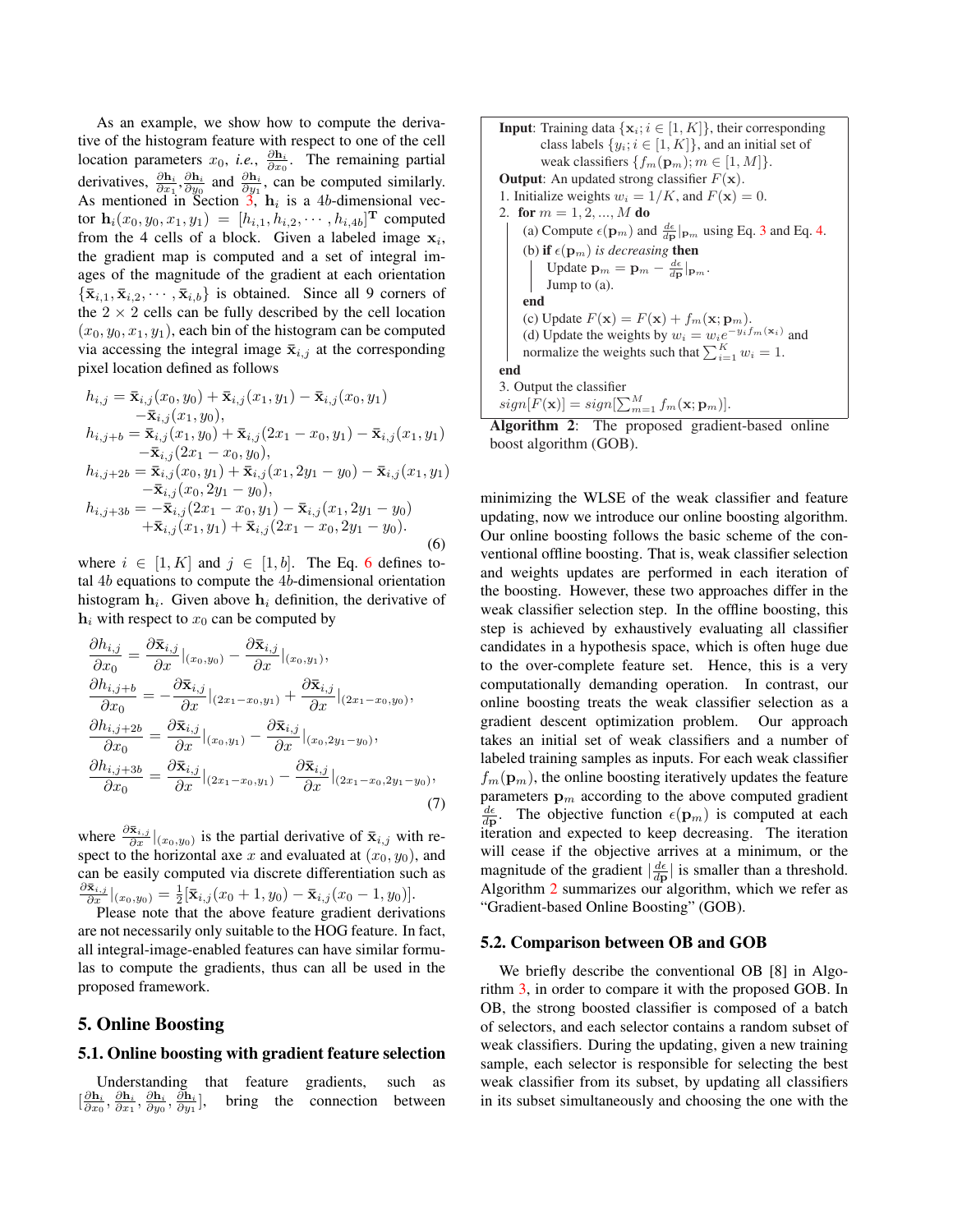| for each selector do                                  |  |
|-------------------------------------------------------|--|
| (a) for each weak classifier in the selector $do$     |  |
| Update the weak classifier and compute error.         |  |
| end                                                   |  |
| (b) Choose the weak classifier with lowest error.     |  |
| (c) Update sample importance weights.                 |  |
| (c) Replace the worst weak classifier with a randomly |  |
| selected feature.                                     |  |
| end                                                   |  |

Algorithm 3: The simplified description of the conventional online boost algorithm (OB).

lowest error. All selectors will conduct the same updating sequentially. Note that, unlike GOB that both the feature (block location) and the weak classifier (LDA direction and threshold) get updated, OB only updates the weak classifier (threshold) [8]. The selector will also update its feature set by replacing the worst weak classifier in its subset with a randomly selected feature.

OB depends on random selections of the discriminative features, which may show good performance when the object being tracked is rigid, and camouflage features are around. However, this method might suffer from the large object deformation. Once object deformation appears, most of the local rectangular/block features may become invalid due to the local mis-alignment. This consequently will result in OB continuously looking for new features to add into the selector. However, such a process is blindly random without considering the nature that a local deformation strongly implies that a local shifting of the originally found rectangular feature is still very likely to be a good discriminative feature. In essence, the proposed gradientbased feature selection method is to train each rectangular feature doing exactly this local object deformation tracking in a discriminative sense. Therefore, the overall capacity of our algorithm to handle the object deformation is much better than OB, which we will demonstrate in Section 6.2.

We can also compare the computational costs of OB and GOB to see the efficiency of our method. Assuming M weak classifiers (GOB) or selectors (OB) are trained in total, each one of the  $M$  selector has  $N$  weak classifiers and the cost of updating each weak classifier is  $C$ , the average cost of updating all weak classifiers is  $O(NCM)$  for OB. Similarly, in our proposal, assuming the average number of iterations for updating one weak classifier is  $n$ , the cost of updating all weak classifiers is  $O(nCM)$ . For OB, it is reported that  $N = 250$  [8]. However, we experimentally learn that  $n = 2$ . Thus, a huge computational gain is observed using our approach. [8] also mentions an efficient version of the algorithm by using the same  $N$  weak classifiers for all selectors. Hence, the computation cost will reduce to  $O(NC + M)$  where our algorithm is still more efficient than OB in this case.



Figure 3. Positive samples of the person detection database.

# 6. Experiments

We demonstrate the proposed gradient-based online boosting idea with two popular applications: person detection and person tracking.

# 6.1. Person detection

Person detection is often achieved by learning a dedicated classification-based detector from labeled data. Given large amount of positive training samples and infinite number of negative samples in theory, the computation and storage burden can make the training impractical, especially when new samples are received sequentially and detector updating is needed. There are three ways to handle this issue via boosting. First, if the computation and storage allow, we can re-train the detector with all available data using OFB. Second, when the computation burden exceeds the limit, we can test the detector on all available data first, and only re-train on a challenging subset of the original data. We call this approach as "Offline Selective Boosting" (OFSB). Third, GOB can be used to update the detector with the newly received samples.

We use a labeled person database with 915 positive and 6361 negative samples. Some of the typical samples are shown in Figure 3. To imitate the real-world scenario of continuously receiving new data in sequential learning, we partition this database into three distinct sets: the training set  $s_1$ , the updating set  $s_2$ , and the test set  $s_3$ , where each has  $\frac{2}{5}$ ,  $\frac{2}{5}$ , and  $\frac{1}{5}$  positive and negative samples of the database. Furthermore,  $s_2$  is evenly partitioned into 6 subsets,  $\{s_{2,1}, \dots, s_{2,6}\}$ , which are assumed to arrive sequentially. Figure 4 illustrates our experimental design. To begin the experiments, an initial classifier is trained from  $s_1$ using OFB. When a new data set arrives, such as  $s_{2,1}$  or  $s_{2,2}$ , OFB is re-trained on all available data up to the current time. However, when  $s_{2,3}$  arrives, it is assumed that re-training on all data starts to become impractical due to the demanding computation cost and memory requirement. Hence, OFSB is used in this case, and the present classifier is tested on the set of  $\{s_1, s_{2,1}, s_{2,2}, s_{2,3}\}$ . The sample, which is closer to the classification boundary (measured by the strong classifier response), is added into a subset, until the size of this subset reaches the allowed limit, *i.e.*, the size of  $\{s_1, s_{2,1}, s_{2,2}\}$ . Finally, offline boosting is used to re-train a classifier based on this chosen subset. In contrast, when each subset of  $s_2$  sequentially arrives, we can also use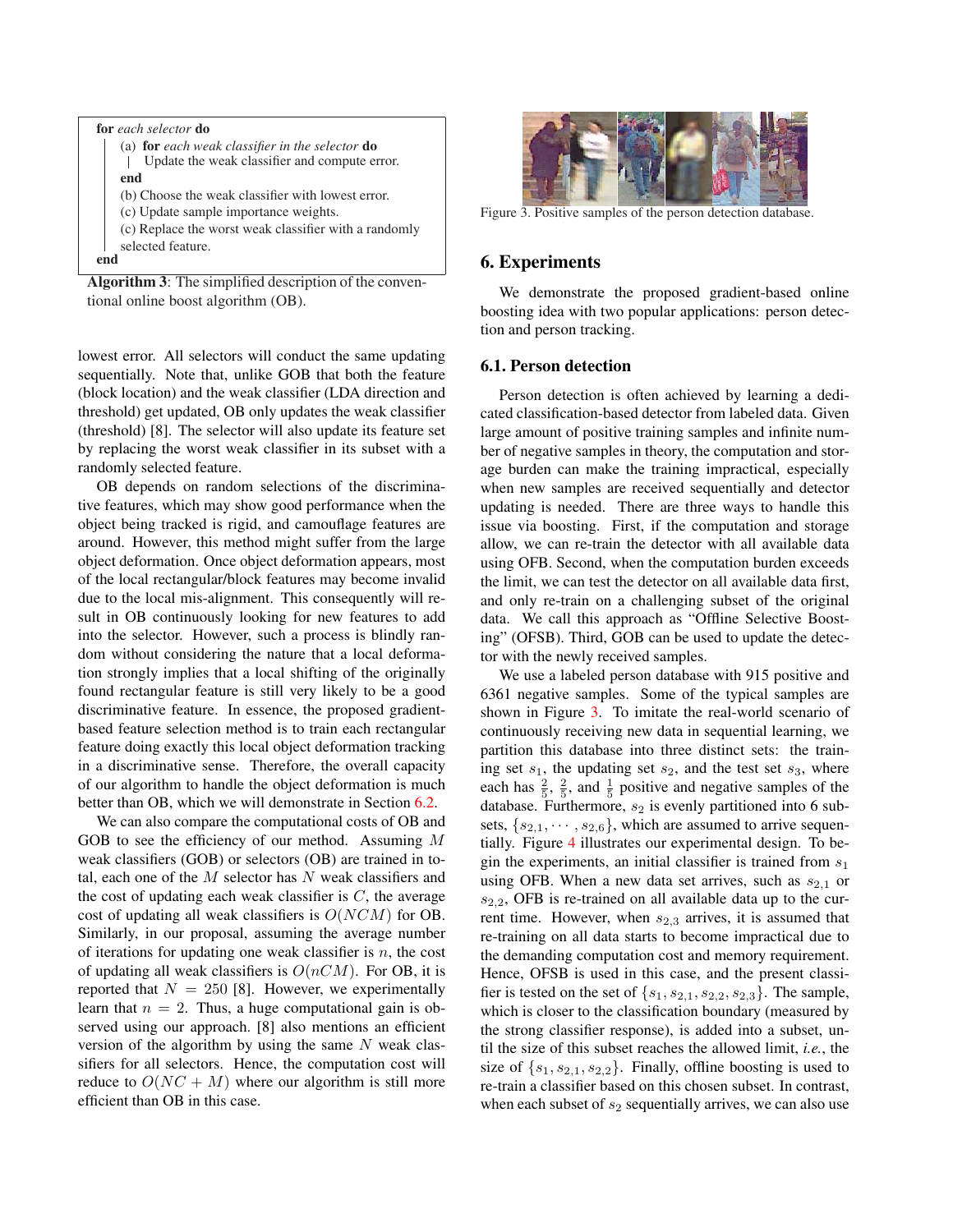

Figure 4. Experimental design. Three learning schemes, offline boosting (OFB), offline selective boosting (OFSB) and gradientbased online boosting (GOB), are used to train and update a detector from  $s_1$  and  $s_2$ . After each update,  $s_3$  is used to test the detection performance.



Figure 5. Detection performance of continuously learned boosted classifier from new data sets. The horizontal axis represents the index of the new data set while the vertical axis represents the detection rate of the updated classifier tested on  $s<sub>3</sub>$ . Stable and increasing performance can be observed from our gradient-based online boosting (GOB) algorithm.



Figure 6. Updating of the weak classifiers in GOB. The vertical axes is the new data set index, from 1 to 6. The horizontal axes is the index of weak classifier. The brightness of each grid indicates the amount of changes for the parameter of each weak classifier. (a) MSE of the box location change; (b) Angle change of the LDA projection; (c) Change of the threshold.

GOB to continuously update the present classifier based on the new subset only.

After each re-training or updating, the performance of the resulting boosted classifier is tested on  $s_3$ , as shown in Figure 5. For clear illustration purpose, the detection ratefalse alarm curve is not shown. Instead we sample the curve at four particular false alarm rates (FAR), namely 0.1, 0.05, 0.01, 0.005. Note that the dash line represents OFB when the new data set index is less than 3. Otherwise, it is OFSB. Figure 6 shows the amount of changes in the weak classifiers during GOB learning. It can be seen that majority of the weak classifiers actually being updated when receiving new data.

A number of observations can be made. First, as expected, overall both online and offline boosting increase their performance as taking more data for training. Second, since the re-training process of OFB/OFSB throws away previously trained classifier, it is more likely to obtain a classifier that has unstable performance. While GOB always starts with the prior knowledge, *i.e.*, the present classifier, to improve its capacity on the new data, meanwhile still maintain its discriminative power on the old data. Hence, the online boosting demonstrates a stable and increasing performance on the unseen data set  $s_3$ .

GOB also has a huge computational advantage over OFB/OFSB. For the experiments in Figure 5, GOB takes around 15 minutes to finish updating when receiving each new data set. However, OFB/OFSB take more than 7 hours to finish re-training once. Both time costs are based on a  $\text{Matlab}^{\text{TM}}$  implementation and exclude the computation of feature extraction (computing integral images of oriented gradients).

#### 6.2. Person tracking

Following the same weak classifier design as in person detection, the proposed GOB is also applied to person tracking application. The main idea of applying online boosting in this domain is to formulate the tracking problem as a discriminative training process, which continuously updates the boosted classifier to discriminate the human region from its nearby backgrounds.

We take a similar tracking-and-updating process cycle as [8]. Once an optimal human region is tracked with the previously trained boosted classifier, a set of new training data is cropped from this location (positive data) and nearby neighborhoods (negative data). The weak classifiers are updated with this new data set. Essentially, a boosted classifier trained in this way manages to learn a drifting detector of the tracker. As long as the tracker keeps following the person with accurate alignments, the drifting detector will report higher classification scores; on the contrary, if the tracker deviates from its optimal location, negative responses will be returned.

One example of applying the proposed GOB algorithm to person tracking in surveillance videos is shown in Figure  $7(a)$ , where as the person walks towards the camera, his body pose also gradually changes from a side view to the front view. GOB is capable of learning to follow this turning action, and continuously track the person. The colorized small rectangles illustrate the weak classifiers that have changed their box location parameters  $(x_0, y_0, x_1, y_1)$ by GOB at the corresponding frame. Due to the balance between the classification performance and efficiency, we select 50 weak classifiers in total for all tracking experiments.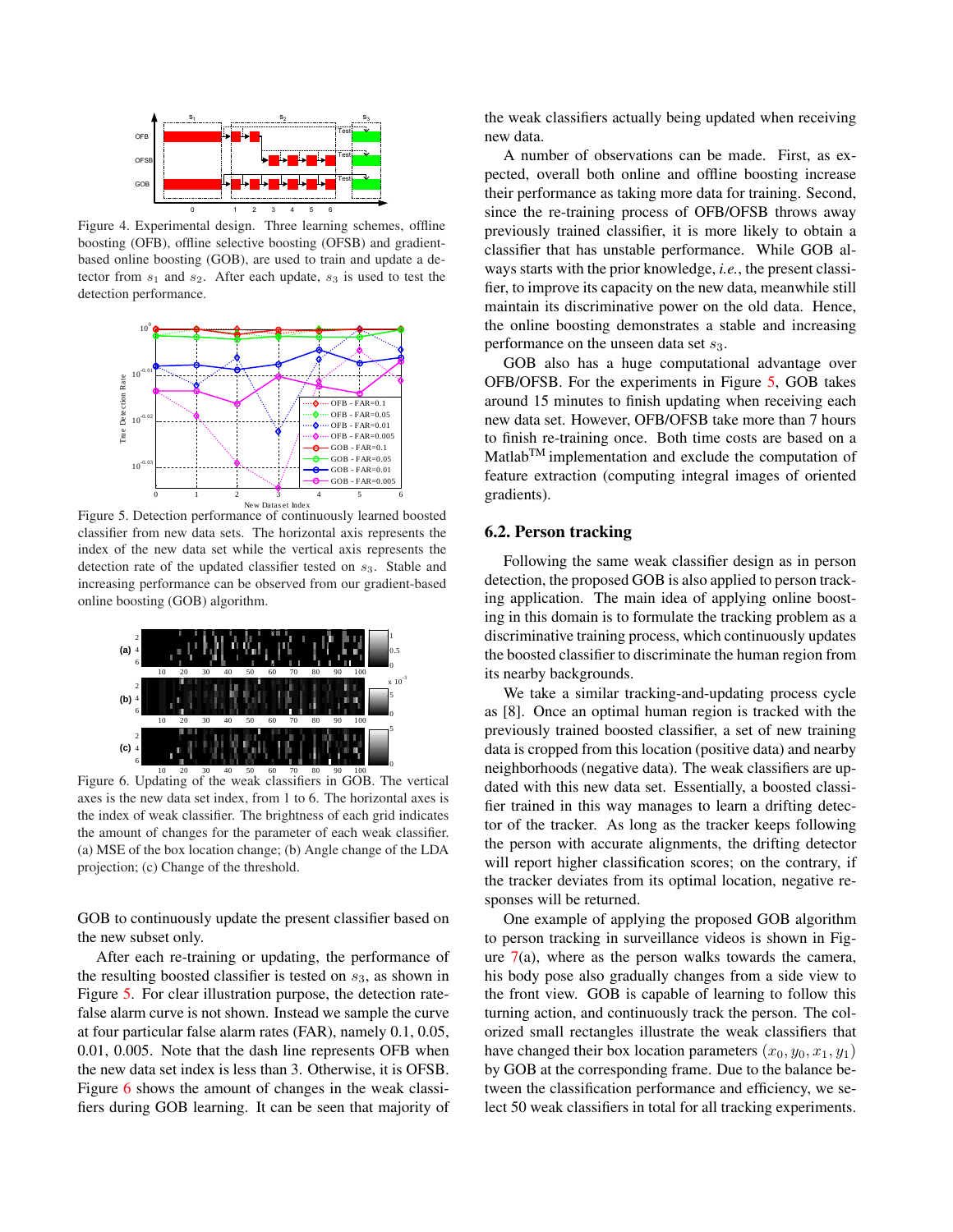

Figure 7. Tracking results by the proposed GOB algorithm. (a) a person changing pose; (b) a person under severe occlusion and continuously turning over; (c) a person making a full turn.



Figure 8. Strong classifier scores (GOB vs OFB) evaluated at the optimal location returned by GOB.

Without surprise, an offline trained frontal view person classifier can not reliably track the subject, and loses tracking at the very early stage of the sequence. From Figure 8, it is easy to see the benefits of online classifier updating. The strong classifier responses with the gradient updating are much higher than the one without updating. It verifies the power of the gradient-based boosting to keep learning better discriminant features (weak classifiers) to separate the person from backgrounds.

The proposed GOB framework is particularly suitable for the tracking application, since, during the successive frames, the object of interest will generally only show minor changes in terms of appearance and shape. These minor but non-ignorable changes could be best captured by the gradient learning framework. During the updating within two continuous frames, most of the weak classifiers will not change their feature locations, reflecting the fact that the object parts corresponding to these feature locations show no difference between two frames, while only a few feature locations will get updated, implying those regions are undergoing local shape deformation and/or appearance change.

This property is demonstrated in Figure  $7(a)$ , where the number of colorized rectangles (weak classifiers with changed locations) only represents a small portion of total weak classifiers (50) we applied to the sequence. Further-



Figure 9. (a) The number of weak classifiers that change their feature box locations over time. Higher number indicates relative larger shape and appearance deformation; (b) MSE of the box location changes over time. The intensity reflects the magnitude of the feature location changes.

more, in Figure  $9(a)$ , we show the plot of the number of weak classifiers with changed locations through updating for the sequence in Figure  $7(a)$ . It is observed that during the whole sequence at most one-fifth (10/50) of the weak classifiers update their locations between successive frames. It validates that GOB is very efficient, yet still effective to capture the minor appearance changes using discriminative training. Also, the higher number of updating indicates relative larger shape and appearance deformation. In Figure  $9(b)$ , we illustrate a similar figure as in Figure  $6(a)$ , while here the updating is for online tracking application. Again, the relative less updating reflects the fact that the unseen new data received over time is actually showing strong correlations with the previous ones. Hence, only minor updating is needed, which is particularly true for tracking application.

In Figure 7(b), we show a challenging sequence that our GOB can tackle. The object being tracked is under very severe occlusion, when a girl wearing the white clothes is approaching and passing the object of interest. GOB shows great performance on learning the relatively stable yet dis-